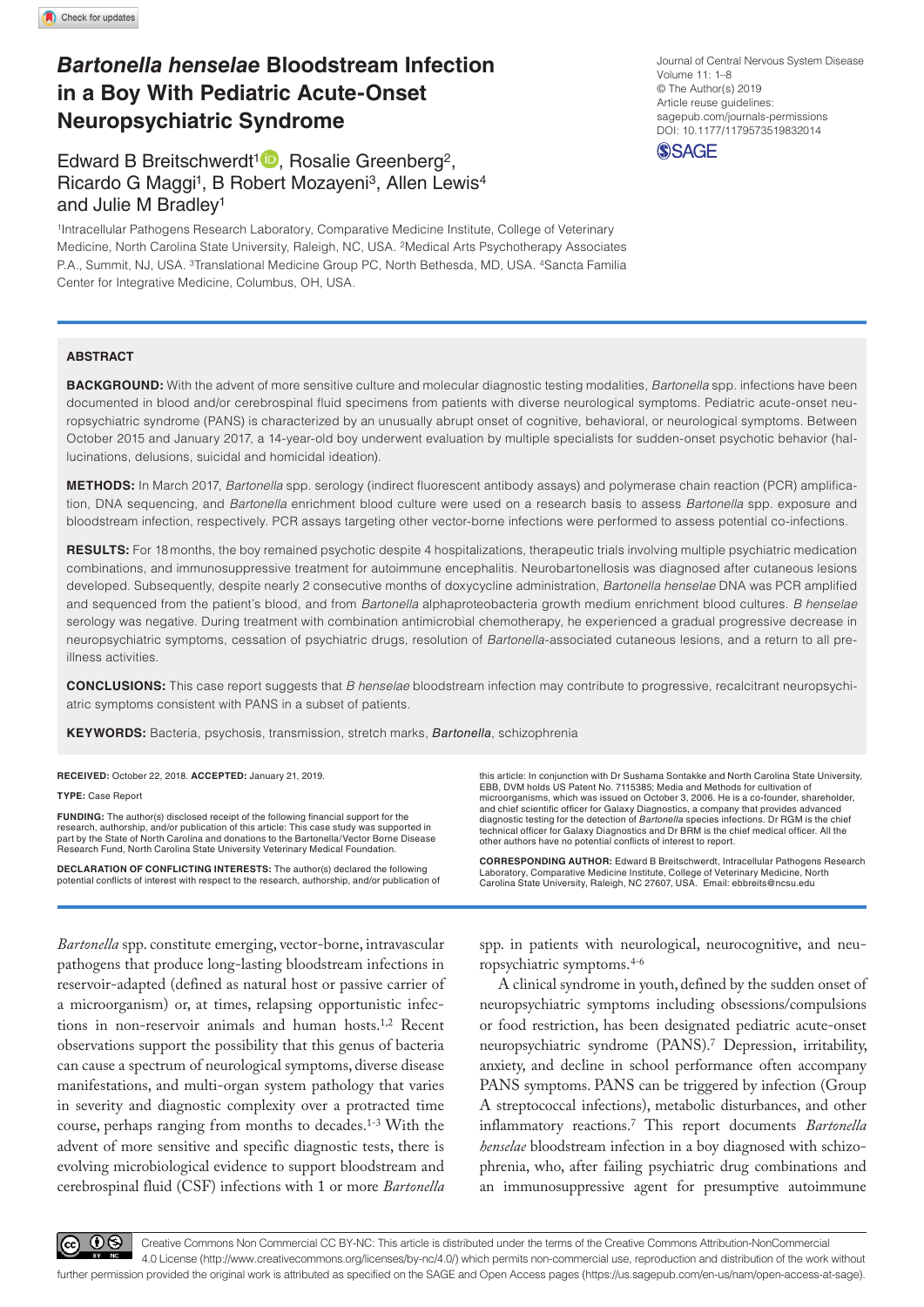encephalitis, experienced symptom resolution in association with antimicrobial therapies.

#### **Case Report**

A 14-year-old boy was in his usual state of good health until October 2015, when he developed psychiatric symptoms including feeling overwhelmed, confused, depressed, and agitated. He said that he was an "evil, damned son of the devil" and wanted to kill himself because he was afraid of his new-onset homicidal thoughts toward those he cared about. In October 2015, he was admitted for emergency psychiatric hospitalization at a local hospital and was placed on aripiprazole for major depressive disorder (MDD) with psychotic features. He was discharged after 1week, still somewhat psychotic but no longer suicidal or homicidal.

His early history was unremarkable except for an episode of depression in the 3rd grade (9 years of age) that the parents attributed to his feeling unchallenged in school and being bullied by peers, as he was very bright, but socially awkward. Placement on sertraline 25mg for 1 year plus transfer to a small school for gifted children resulted in complete remission. The evaluating psychiatrist noted the possibility of Asperger's syndrome as a secondary diagnosis. In April 2014, he was treated with antibiotics for *Mycoplasma pneumoniae* with a recurrence and retreatment in December 2014.

In June 2015, he was treated with topical steroids for poison ivy and an oral cephalosporin for multiple bug bites, obtained while visiting a farm in Missouri. The family history was positive for depression and alcohol abuse on both sides of the family tree, possible bipolar disorder, compulsive gambling, and possible attention deficit hyperactivity disorder (ADHD): maternal side—ulcerative colitis, fibromyalgia in 2 relatives, and rheumatoid arthritis; paternal side—multiple sclerosis and adult-onset diabetes mellitus.

Historically, prior to psychiatric symptom onset, the boy was socially, athletically, and academically active, as evidenced by participation in national geography and history competitions, and a lead actor in a school play, winning an award in fencing and achieving excellent course grades. In the context of animal and arthropod exposures, the family resided in a Midwestern state, in suburban housing, and had multiple pets: cats, a dog, a spotted gecko, and a giant African millipede. Two cats were adopted as strays in 2010, 1 of which had an open wound over his back requiring treatment. A visiting dog infested with fleas entered the household in 2011. The boy had sustained cat bites and scratches prior to illness onset. Outdoor activities consisted of gardening and hiking. In addition to fleas and ticks, his parents reported exposure to mosquitoes and spiders. He had traveled in northeastern, southeastern, and western states. International travel was limited to 2 trips to Mexico in June 2013 (family vacation) and July 2015 (mission trip to impoverished areas).

Weeks after initial hospitalization in October, he became more dysfunctional; school was not possible; he developed progressively severe psychiatric symptoms including obsessional

intrusive thoughts, phobias, irrational fears, emotional lability, unpredictable rage outbursts, and increased psychotic thinking. He believed that he had special powers and that a family cat wanted to kill him. By December 2015, his illness had progressed in severity, causing his mother to quit her job to provide full-time supervision. In addition to persecutory delusions related to his pets, he developed auditory, visual, and tactile hallucinations and began refusing to leave the house. A second psychiatric hospitalization occurred in December 2015.

In January 2016, following discharge after a week-long hospitalization, he developed non-specific somatic symptoms, including excessive fatigue, daily headaches, chest pains, shortness of breath (possible panic anxiety), and urinary frequency. Figure 1 depicts a timeline including major medical interventions, physician consultations, and hospitalizations, during which he was treated with multiple different psychotropic medications including antipsychotics, mood stabilizers, antidepressants, and benzodiazepines, often in combination with other pharmacologic agents (Figure 2). Two local psychiatrists diagnosed schizophrenia.

In the summer of 2016, he was hospitalized for 11weeks at a large out-of-state psychiatric teaching hospital where extensive testing, including inflammation markers (erythrocyte sedimentation rate [ESR], C-reactive protein [CRP]), a Mayo Clinic Encephalopathy Autoimmune Evaluation Panel, voltage-gated potassium channel antibody testing, an electroencephalogram (EEG), and a brain magnetic resonance imaging (MRI) were performed, all of which were considered unremarkable. Provisional discharge diagnoses were schizophrenia and obsessive-compulsive disorder.

After returning home in August 2016, the parents noted cutaneous "stretch marks." Although he remained quite ill, his parents refused psychiatric re-hospitalization in favor of inhome treatment. In October 2016, a consulting neurologist proposed the diagnosis of autoimmune encephalitis based on a positive antinuclear antibody (ANA) titer (1:320), increasing  $CRP$  levels = 1.03 ( $NI < 0.30$  mg/dL) on August 31 and 1.96 on October 11, as well as increased CSF gamma interferon level = 6.0 ( $N$ l < 4 pg/mL). His CSF neopterin value was  $2.0$  nmol/L (NI < 16.5 nmol/L).

An outpatient lumbar puncture was otherwise unrevealing. He was treated with rituximab infusion for autoimmune encephalitis, which decreased the duration and frequency of psychotic episodes; however, daily behavioral disruptions continued.

In January 2017, PANS was diagnosed based on historical symptoms (Table 1). Testing for Group A streptococcal infection, including antistreptolysin O titer, anti-DNase B titer, and other infections including *M pneumoniae* Immunoglobulin class G (IgG) and Immunoglobulin class M (IgM) antibodies, a Lyme enzyme-linked immunosorbent assay (ELISA) and Western blot IgG and IgM and viral titers were negative or equivocal. ANAs were not detected. When the evaluating physician observed the cutaneous "stretch mark-like" lesions on the boy's thighs and armpit (Figure 3), neurobartonellosis was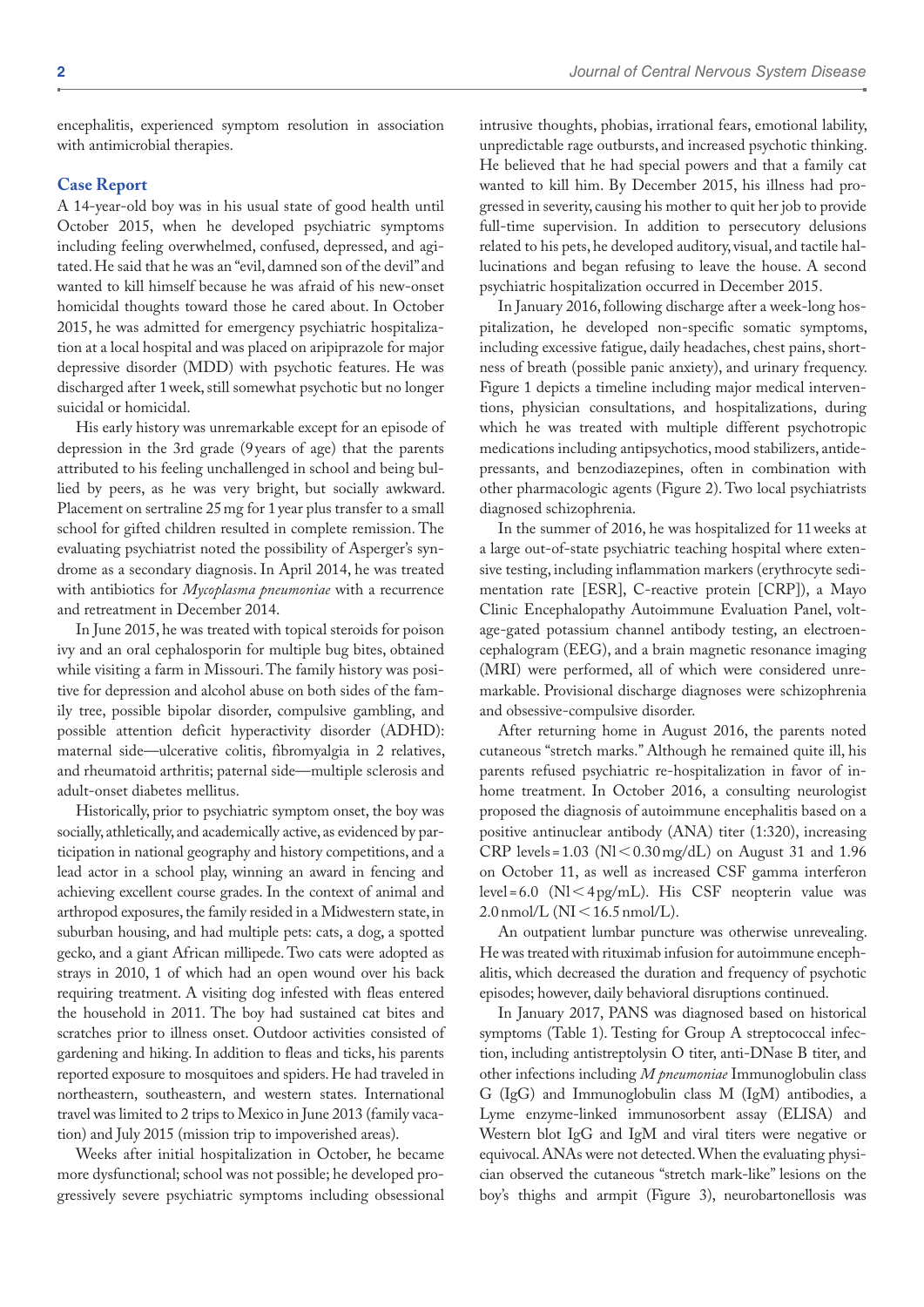

Figure 1. Hospitalization, major medical interventions, and physician consultation timeline for the boy in this report. Open circles represent specific examinations, testing time points, or treatment interventions. Circles with a dot in the center reflect short-duration hospitalization (days to a week). The circles connected by a solid line represent an extended 11-week hospitalization period (see case report). From October 2015 through April 2017, 24-hour psychosis remained unchanged despite the administration of various neuropsychiatric drug combinations (see Figure 2). Beginning in January 2017, antibiotics were administered, after which psychoses decreased in frequency (yellow panel). By November 2017, no psychoses were reported (green panel).

EEG, electroencephalography; EKG, electrocardiogram; MRI, magnetic resonance imaging.

proposed as a differential diagnostic consideration. Subsequent consultation with a dermatologist confirmed that cutaneous lesions were not oriented along the skin tension lines and the location and color were not consistent with striae and fluctuations in body weight. Histological examination of a 3-mm punch biopsy revealed sparse lymphohistiocytic dermal infiltration. Doxycycline monohydrate (100mg BID) was administered. Preantibiotic *Bartonella* spp. diagnostic testing was not pursued.

In February, the parents requested that their son be entered into a research study approved by North Carolina State University's Institutional Review Board (Protocol No. 1960, Detection of *Bartonella* Species in the Blood of Healthy and Sick People).

## **Research Methods**

In collaboration with the boy's attending physicians, sequential serology, polymerase chain reaction (PCR), enrichment blood culture, and *Bartonella* sp. DNA sequencing results were generated at the Comparative Medicine Institute, College of Veterinary Medicine, North Carolina State University.

# *Bartonella spp. serology*

Serum samples were tested by indirect fluorescent antibody (IFA) assays using a panel of *Bartonella* spp. antigens, including *B henselae* Houston 1 (Bh H1), *B henselae* strain San Antonio 2 (BhSA2), *Bartonella vinsonii* subspecies *berkhoffii* genotype I (Bvb I), *B vinsonii* subspecies *berkhoffii* genotype II (Bvb II), *B vinsonii* subspecies *berkhoffii* genotype III (Bvb III), and *Bartonella koehlerae* (Bk), as previously described.5,6 Seroreactivity was defined as endpoint titers $\geq 1:64$  using a twofold dilution scale of 1:16 to 1:8192.

### *Bartonella alphaproteobacteria growth medium enrichment blood culture/PCR*

Beginning in March 2017, 3 blood sample sets (triple draw) were obtained over a 5-day period to increase the sensitivity of *Bartonella* spp. detection by PCR amplification and DNA sequencing.<sup>8</sup> *Bartonella* testing was performed using *Bartonella* alphaproteobacteria growth medium (BAPGM) as described previously.<sup>9,10</sup> Blood, collected aseptically into ethylenediaminetetraacetic acid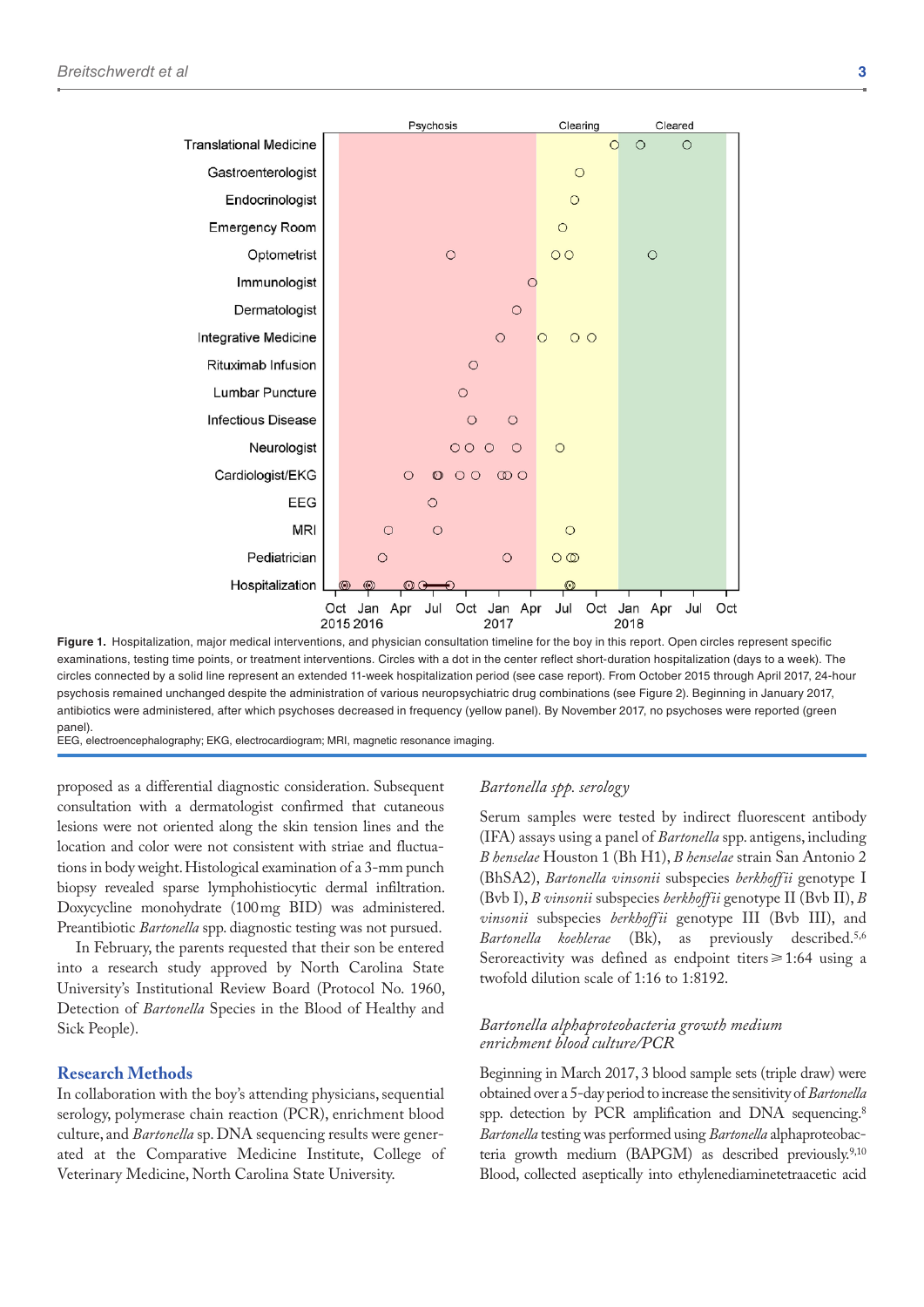

Figure 2. Drug administration timeline for the boy in this report. Medications were categorized by therapeutic indication. Solid lines between each medication symbol reflect the duration of drug administration. The pink, yellow, and green panels reflect 24-hour psychosis, isolated psychotic episodes, and resolution of the psychosis, respectively.

#### **Table 1.** PANS criteria assessment by the pediatrician in January 2017.

- 1. Abrupt, dramatic onset of obsessive-compulsive disorder or severely restricted food intake.
- Went from highly functional (gifted school) to dysfunctional in a very brief timeframe with a rapid onset of OCD symptoms of intrusive thoughts, phobias, unfounded fears, and repetitive behaviors. Severely restricted food intake was not noted.
- 2. Concurrent presence of additional neuropsychiatric symptoms, with similarly severe and acute onset, from at least 2 of the following 7 categories:
	- Anxiety (severe);
	- Emotional lability and/or depression;
	- Irritability, aggression, and/or severely oppositional behaviors;
	- Behavioral (developmental) regression;
	- Deterioration in school performance (could not attend school during illness);
	- Sensory or motor abnormalities;
	- Somatic signs and symptoms, including sleep disturbances, enuresis, or urinary frequency.
- 3. Symptoms are not better explained by a known neurologic or medical disorder, such as Sydenham chorea, systemic lupus erythematosus, Tourette disorder, or others.
	- No known neurological or medical disorder to explain symptoms.
- Plus persistent psychosis and visual, auditory, and tactile hallucinations.

OCD, obsessive-compulsive disorder; PANS, pediatric acute-onset neuropsychiatric syndrome. The check marks reflect specific symptoms reported in the patient that supported the criteria.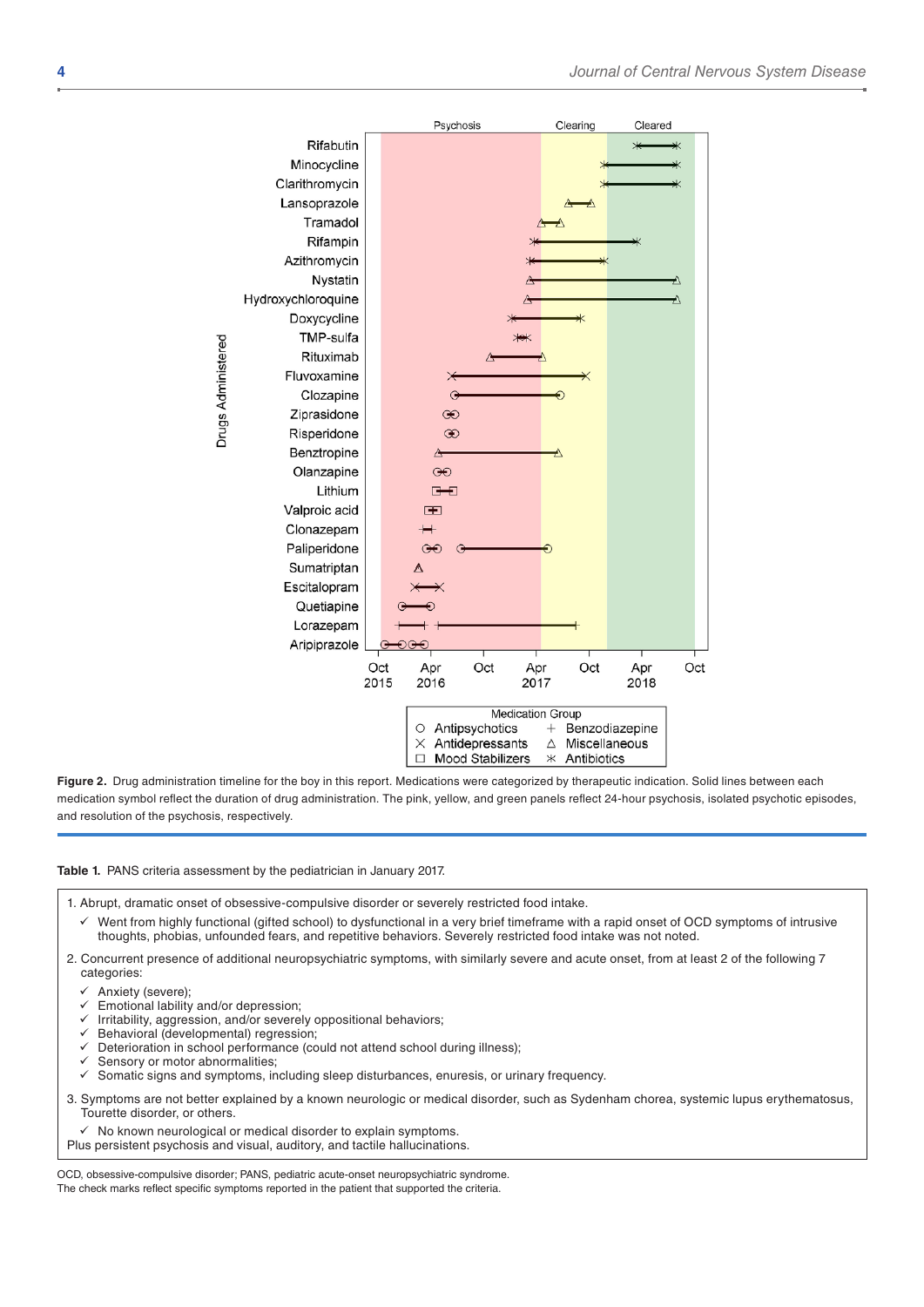

**Figure 3.** Photographs taken by the parents in February 2017, approximately 7months after cutaneous lesions were first observed. These cutaneous lesions prompted the attending physician to suspect neurobartonellosis as the cause of pediatric acute-onset neuropsychiatric syndrome in this patient. (A) Cutaneous lesions on the left medial aspect of the thigh. (B) Cutaneous lesions located in the medial aspect of the right axilla.

(EDTA)-anticoagulated and serum separator tubes, was shipped to our research laboratory for BAPGM enrichment blood culture/ PCR and IFA serology testing.

PCR amplicon identity was confirmed by DNA sequencing in a commercial laboratory (7030 Kit Creek Rd Suite 120; GENEWIZ Inc, Research Triangle Park, NC). The bacterial species and strain were defined by comparing similarities with other sequences deposited in the GenBank database using the Basic Local Alignment Search Tool (Blast v. 2.0) and an inhouse curated database.

Research test results were communicated to the attending physician, after which *Bartonella* spp. IFA serology and BAPGM enrichment blood culture/PCR were sequentially followed during antimicrobial drug administration. Immunofluorescent antibody testing for *Borrelia burgdorferi* IgM and IgG using an ELISA and Western immunoblot assays were repeated in a commercial laboratory (7030 Kit Creek Rd Suite 120; Galaxy Diagnostics Inc, Research Triangle Park, NC).

# **Research Results**

Despite nearly 2 consecutive months of doxycycline administration, *B henselae* DNA was PCR amplified from the boy's blood, serum, and from 2 of 3 7-day BAPGM enrichment blood cultures obtained 4days apart. All negative controls (DNA extraction, molecular grade water, and 7-, 14-, and 21-day un-inoculated BAPGM ePCR controls) were PCR negative. DNA sequencing of the *Bartonella* spp. 16S-23S intergenic transcribed spacer (ITS) region and the *rpoB* gene PCR amplicons (2 *Bartonella* spp. gene targets) confirmed infection with *B henselae*. The 16S-23S ITS DNA sequences were 99.3% (137/138 base pairs [bp]) similar to GenBank Bh H1 (NC005956) and 100% similar to GenBank *B henselae* California 1 strain (CAL1; AF369527). The *rpoB* DNA sequence was 99.8% (612/613bp) similar to Bh H1 (GenBank *B henselae* NC005956).

Subculture from the 7-, 14-, and 21-day liquid BAPGM flasks did not result in bacterial isolation. By indirect antibody (IFA) testing, the boy's *B henselae, B vinsonii* subsp. *berkhoffii* genotypes I, II, and III, *B koehlerae*, and *Bartonella quintana* antibody titers were <1:16, <1:16, 1:128, <1:16, 1:32, and 1:32, respectively (titers<1:64 non-seroreactive). *Anaplasma* spp., *Babesia* spp., *B burgdorferi sensu lato, Ehrlichia* spp., and hemotropic *Mycoplasma* spp. blood PCR assays were negative.

Azithromycin (250mg BID), hydroxychloroquine (200mg BID), and nystatin (500 000 units BID) were added to the doxycycline treatment regimen with rifampin (300mg BID) added 2weeks later. Due to severe migrating pain (suspected Jarisch-Herxheimer-like reaction associated with initial rifampin administration), 3weeks of increasing titration of rifampin was required to achieve consistent twice-daily dosing. During antimicrobial administration, there was a gradual and progressive decrease in neuropsychiatric symptoms, a reduction and eventual elimination of the cutaneous lesions, and a gradual withdrawal of all antipsychotic drugs (Figure 2). In June 2017, following the abrupt withdrawal of clozapine and tramadol (for migratory pain), he experienced severe anorexia, nausea, and vomiting, which resulted in hospitalization and a 20.5-kg weight loss over 40days. Reflux esophagitis was diagnosed endoscopically. Proton pump inhibitor therapy resulted in symptom resolution and weight gain.

When retested in June 2017, *Bartonella* spp. antibodies were not detected by IFA testing. BAPGM enrichment blood culture ITS quantitative polymerase chain reaction (qPCR) results were negative (9 independent DNA extractions) and no subculture isolates were obtained. However, 2 of the 3 triple draw blood samples were PCR+ (ie, each yielded *Bartonella* amplicons), potentially representing dead or non-viable bacteria that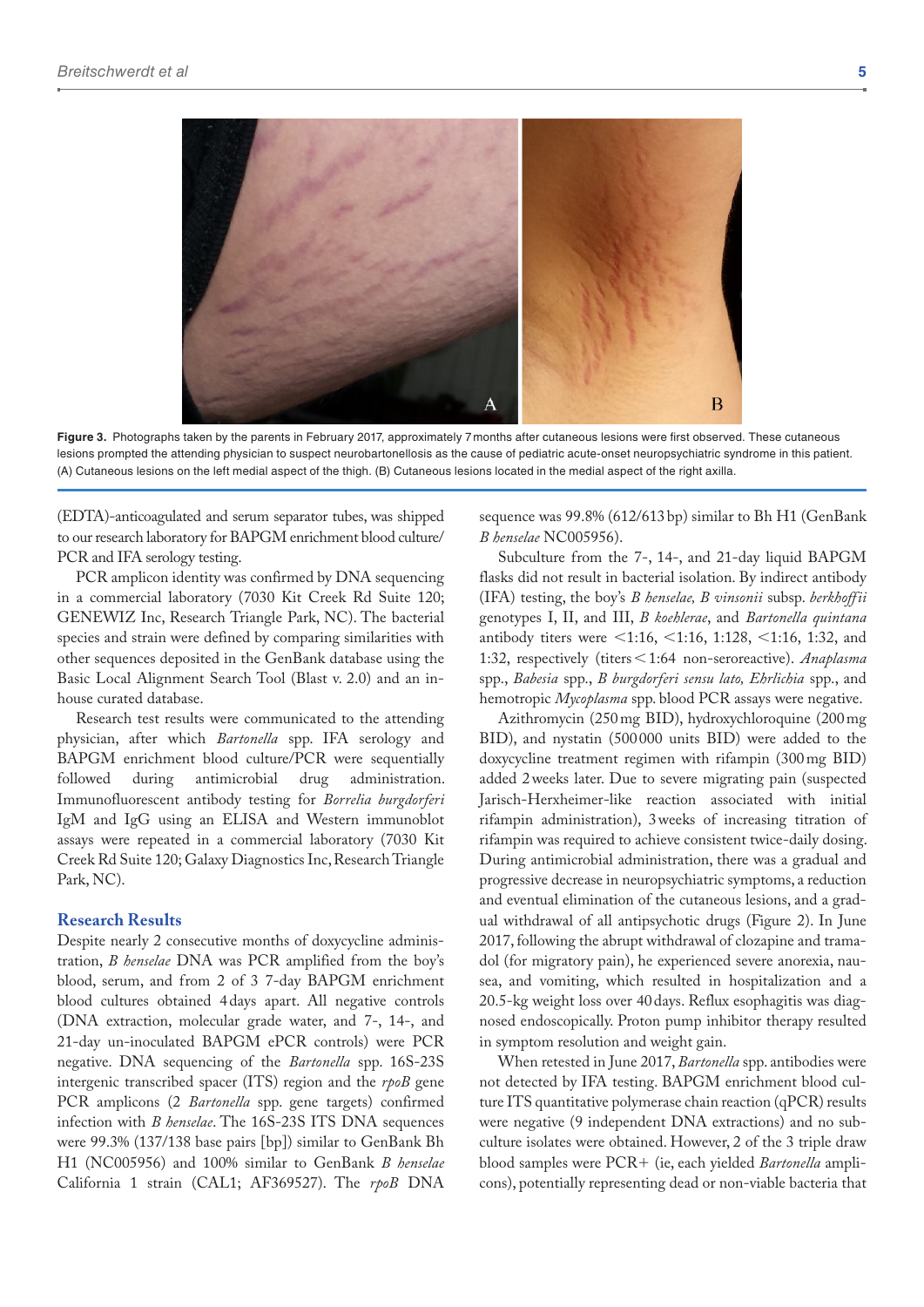failed to grow in culture. Confirmation of these amplicons by DNA sequencing was not successful, potentially due to an inadequate quantity of bacterial DNA for sequencing. Based on potential *B henselae* persistence, antimicrobial therapy was continued.

Repeat *Bartonella* spp. IFA and blood, serum, and BAPGM enrichment blood culture/PCR results in October 2017 were negative. After missing nearly 2years of school, the boy resumed pre-illness level of academic functioning by attaining A's in all fall semester 2017 and spring semester 2018 classes. As of September 2018, the boy has resumed all pre-illness activities, interacts frequently with peers, maintains a part-time job as a restaurant server, and according to his parent's assessment has fully recovered.

#### **Discussion**

Although causation cannot be established by case reports, microbiological documentation of *B henselae* bloodstream infection in conjunction with symptomatic improvement during antimicrobial therapy and failure to identify other causes of PANS supports a potential role for neurobartonellosis in this boy's neuropsychiatric illness. Based on the extended family medical history, the boy may have been genetically predisposed to develop autoimmune or neuropsychiatric symptoms in association with *B henselae* infection. Once *B henselae* DNA was amplified from the boy's blood and enrichment blood cultures (reflecting the growth of live bacteria despite 2 months of doxycycline administration), antimicrobial therapy was accompanied by sequential removal of all antipsychotic drugs, a progressive decline in neuropsychiatric symptoms, resolution of what we are referring to as *Bartonella*-associated cutaneous lesions, return to school, and a gradual return to pre-illness activities. Prior use of psychotropics and immunosuppression with rituximab for possible autoimmune encephalitis was of limited therapeutic benefit. The boy and his family paid a very high emotional, social, and financial price during his 2-year illness. In addition to daily stress induced by his illness among all family members, the mother quit her job to provide homecare, and pets were removed from the home (due to the boy's delusions). Based on insurance claims and bills paid by the parents, the cost of the various medical interventions prior to documentation of *B henselae* bloodstream infection exceeded \$400,000.

In the context of differential diagnostic considerations, typical indicators of bacteremia are often lacking or only intermittently positive in patients with *Bartonella* bloodstream infections. Also, as illustrated by this case report, autoimmune tests can be positive, supporting treatment with immunosuppressive drugs. Antineutrophil cytopathic antibodies (ANCAs) have been reported in *Bartonella*-infected humans<sup>11</sup> and, on a comparative medicine basis, statistical associations between ANA and ANCA seroreactivity and *Bartonella* spp. antibodies have been reported in dogs.12,13 There are several mechanisms employed by *Bartonella* spp. that downregulate immune responses.1-3 Although not

studied in a clinical context, *B quintana* lipopolysaccharide (LPS) is an anti-inflammatory, mechanistically inhibiting pattern recognition receptor TLR4.14 In addition, the ability of *Bartonella* spp. to invade numerous cell types, including microglia, and to modify surface proteins most likely contributes to evasion of immune recognition.15 For these, and potentially other reasons, *Bartonella* spp. bloodstream infections do not consistently elicit neutrophilia, increases in erythrocyte sedimentation rate, and CRP or CSF pleocytosis. In addition, *B henselae* appears to suppress immunoglobulin production and natural killer cell function in some patients.6 Thus, patients with neurobartonellosis can develop autoantibodies (ANCA and ANA), lack routine clinicopathologic and immunologic indicators of bacteremia, and can be concurrently immunosuppressed secondary to drug administration or the long-standing *Bartonella* spp. infection. Collectively, documentation of autoantibodies in conjunction with negative biomarkers for inflammation would decrease clinical suspicion for an infectious cause in patients with neuropsychiatric symptoms.3,15,16 In addition, administration of rituximab to this patient could have contributed to the documented decrease in ANA reactivity and potentially the lack of diagnostic antibodies to *B henselae* and the other organisms tested.

As described in case reports,  $4-6$  case series,  $2,8-10$  and reviews,1,3,15,16 the difficulty in identifying *Bartonella* spp. as potential pathogens in patients with neurobartonellosis is further complicated by poor diagnostic sensitivity for bacterial isolation, serology, and PCR. Although the BAPGM enrichment PCR blood culture approach used in this case improves sensitivity,<sup>8</sup> only 1 of the boy's blood and 2 out of 3 alternate day BAPGM enrichment blood cultures were *B henselae* PCR+. Unfortunately, agar plate isolation of *B henselae* from patient specimens remains highly insensitive in both researchintensive and clinical microbiological settings. In this case, 2months of doxycycline treatment may have further compromised the possibility for successful subculture isolation. By IFA testing, the boy was not seroreactive to either Bh H1 or BhSA2 strain type. This result is consistent with previous studies indicating that a subset of *Bartonella* spp.-infected individuals remain IFA seronegative, despite PCR documentation of chronic bloodstream infection.9,10,17,18 The reason(s) for the lack of *Bartonella* spp. seroreactivity remain unclear, but immunologic anergy is a suspected mechanism.

*Bartonella*-associated cutaneous lesions, including vasoproliferative lesions (bacillary angiomatosis), nodular panniculitis, multifocal erythema (erythema multiforme), rashes, and linear dermal lesions, may be more prevalent dermatological manifestations of bartonellosis than is currently appreciated.1-3,17,18 We have previously amplified *B henselae* DNA from a linear dermal lesion in another young man, whose infection was further confirmed by scanning confocal immunohistochemical visualization of the bacteria within the lesional biopsy.18 Histologically, the cutaneous lesions in both of these boys were characterized by a mild lymphocytic/plasmacytic perivascular inflammatory response. The potential role of *Bartonella* spp. as a cause of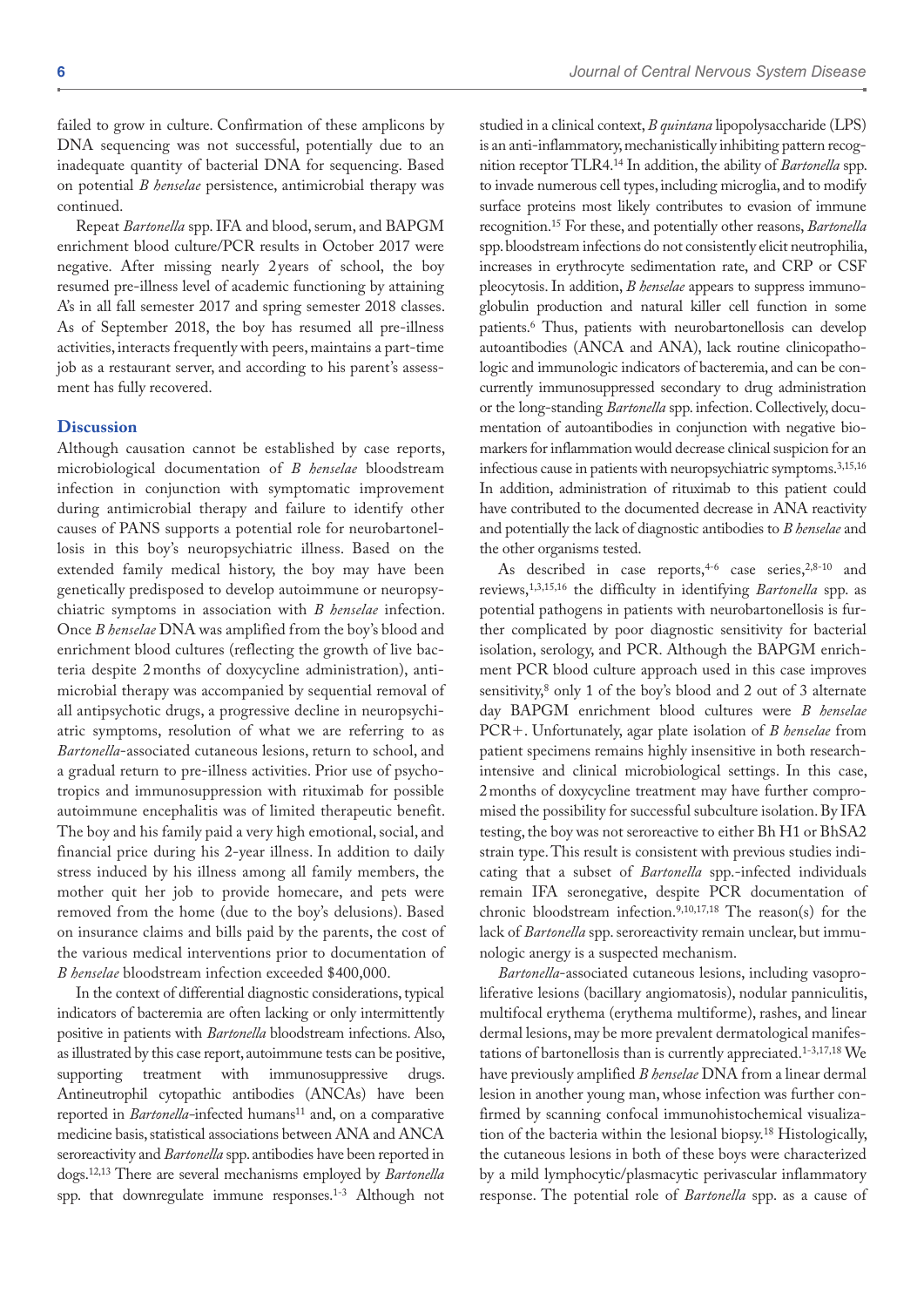linear cutaneous lesions in a subset of patients with neurological symptoms deserves future research consideration.

In general, medical knowledge about neurobartonellosis is limited to case reports and case series. Physicians are familiar with cat scratch disease (CSD), a benign self-limiting infection that generally resolves spontaneously without the need for antibiotic administration.19 In contrast to classical CSD, recent evidence indicates that *B henselae*, the primary or sole cause of CSD, can be isolated from the blood of healthy blood donors,<sup>20</sup> at-risk animal health workers,<sup>9,10</sup> and patients with rheumatologic<sup>21-23</sup> and neuropsychiatric symptoms.<sup>4,5</sup> Proving disease causation for stealth pathogens, such as *Bartonella* spp., is challenging<sup>24</sup> and a One Health approach<sup>16</sup> has been proposed to more effectively characterize the comparative medical importance of this genus. The response following the initiation of antimicrobial therapy in this case and in another patient with suspected neurobartonellosis<sup>25</sup> indirectly supports a causative or cofactor role for these bacteria. Although in vitro sensitivity data indicate therapeutic efficacy for a large number of antibiotics, including doxycycline, it is noteworthy that in vivo patient responses to single-antibiotic regimens have resulted in treatment failures.26-28 Due to the severity of the boy's psychoses and the fear of bacterial reactivation if treatment was not curative, a very long duration of antimicrobial therapy was administered. With the important and ongoing concerns over antibiotic resistance, the administration of antibiotics for a protracted period can only be justified if patient outcomes support the efficacy of the regimen. Phylogenetically, the genus *Brucella* is the closest bacteria relative to the genus *Bartonella*, a factor that may ultimately guide the development of effective treatment protocols. Of note, 3 complimentary modes of intervention were recently recommended for the treatment of PANS<sup>29</sup>: (1) treat neuropsychiatric symptoms, (2) remove the source of inflammation with antimicrobial interventions, and (3) treat autoimmune, immune-mediated, or immunosuppression as indicated, all of which were addressed to varying degrees by the physicians managing this patient.

In summary, neurobartonellosis should be considered in patients with PANS and treatment-resistant neuropsychiatric symptoms. To enhance diagnostic sensitivity, microbiological confirmation of neurobartonellosis should be pursued prior to antibiotic administration, and therapeutic immunosuppression should potentially be used with caution in these patients. Clearly, there is a need for greater delineation of the role of *Bartonella* spp. in neuropsychiatric disease causation, improvements to current serological and molecular diagnostic testing modalities, determination of antibiotic treatment duration, and critical evaluation of the efficacy of various treatment regimens. Prospective cohort studies and longitudinal case-controlled studies are needed to determine if, how often, or to what extent *Bartonella* spp. infections contribute to the development of neuropsychiatric symptoms, PANS, and *Bartonella*-associated cutaneous lesions. Specifically, to further delineate the

potential contribution of *B henselae* as a cause or contributor to neuropsychiatric symptoms, serial *Bartonella* spp. serology, enrichment blood and CSF culture/PCR with DNA sequence confirmation of amplicons to establish species and genotype, directed antimicrobial therapy, and sequential follow-up would be recommended, in conjunction with other standard neuropsychiatric testing modalities.

# **Acknowledgements**

The authors thank the many physicians who cared for this patient and the parents for their detailed communications and contributions that facilitated generation of this case report. The authors also thank Sancta Familia Center for Integrative Medicine's Nicole Snyder, CNP for helping with the urgent initial evaluation and Anita Cochran, RN for guiding the family through the very difficult journey of treatment and recovery.

# **Author Contributions**

EBB and RG coordinated communications with the family and other physicians and drafted the manuscript. RGM and JMB performed BAPGM enrichment PCR and *Bartonella* spp. serology, respectively, contributed to the interpretation of results, helped draft the manuscript, and reviewed the manuscript content. BRM and AL managed the medical treatment of neurobartonellosis and provided data interpretation for the case report. All authors reviewed the final manuscript.

#### **Availability of Data and Materials**

To assure patient confidentiality, please contact EBB relative to data and materials.

#### **Consent for Publication**

The boy's parents provided written permission for the publication of the information reported in this case report.

#### **Ethical Approval**

Ethics approval for testing described in this case report was obtained from the North Carolina State University's Institutional Review Board for a research study entitled Detection of *Bartonella* Species in the Blood of Healthy and Sick People (Protocol No. 1960).

#### **ORCID iD**

Edward B Breitschwerdt [https://orcid.org/0000-0002-35](https://orcid.org/0000-0002-3506-0279) [06-0279](https://orcid.org/0000-0002-3506-0279)

#### **References**

- 1. Pulliainen AT, Dehio C. Persistence of *Bartonella* spp. stealth pathogens: from subclinical infections to vasoproliferative tumor formation. *FEMS Microbiol Rev*. 2012;36:563–599.
- 2. Vayssier-Taussat M, Moutailler S, Féménia F, et al. Identification of novel zoonotic activity of *Bartonella* spp., France. *Emerg Infect Dis*. 2016;22:457–462.
- 3. Breitschwerdt EB. Bartonellosis: one health perspectives for an emerging infectious disease. *ILAR J*. 2014;55:46–58.